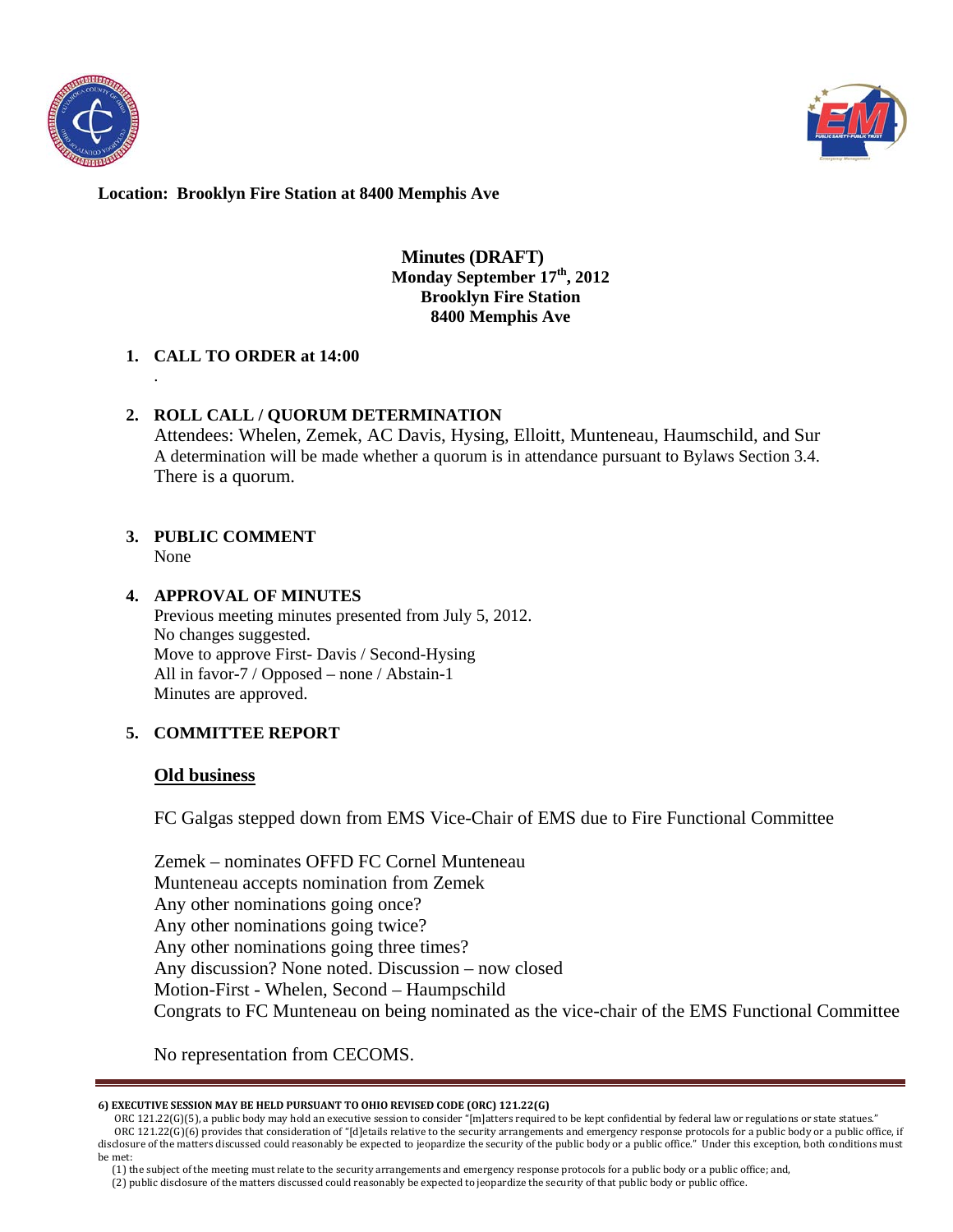



Cleveland ARFF FSE (AC Davis) Once exercises started, no player FD notifications (CECOMS) Squads sat into squad into staging (Davis) Discussion on ALERT for notification taught by Andrea? (Bishop) Lakewood Hospital – deleted real situation in OhioTrac instead of exercise scenario (Lakewood) Hospitals was not notified of inbound patient (Zemek) Reports-CECOMS is supposed to notify facility. Short discussion on radio silence during MCI. Amount of patients assigned to squads (Whelen) Is this in the MCI Plan? (Bishop) SurgeNet was notified and followed (Haumschild) ICS-205 accepted? (Davis/Sur) Channelization? Consistent channelization all county responders (Zemek) Issues w/ the onscene Transportation Officer (Davis) CECOMS at the table in the part of it (Haumschild)

GPS in squad (Zemek) Who doesn't have an EMS Transport Units? This includes do NOT have? Sur to conduct survey amongst FCs.

Unified locations for LZ for everyone (Zemek)

Frequency radios (Sur)

Motion was made by Zemek to make countywide recommendation to use 1 or 2 channels for all helo comms in Cuyahoga County (AIRMD-1 and AIRMD-2)

Short discussion on how to use MARCS radios Education (Zemek) Zemek requested Sur to give more classes on MARCs.

Reloading patient information w/ outside of WiFi (Andrea)

Tents used is great. But need constant reevaluation in tents Triage issues w/ transportations for busses (Davis)

Patients in triage (Andrea / Haumschild)

Old Business Discussed with Tafe on DuoDotes ordered. Slowed by Medical Director signature.

#### **6) EXECUTIVE SESSION MAY BE HELD PURSUANT TO OHIO REVISED CODE (ORC) 121.22(G)**

 ORC 121.22(G)(5), a public body may hold an executive session to consider "[m]atters required to be kept confidential by federal law or regulations or state statues." ORC 121.22(G)(6) provides that consideration of "[d]etails relative to the security arrangements and emergency response protocols for a public body or a public office, if disclosure of the matters discussed could reasonably be expected to jeopardize the security of the public body or a public office." Under this exception, both conditions must be met:

 (1) the subject of the meeting must relate to the security arrangements and emergency response protocols for a public body or a public office; and, (2) public disclosure of the matters discussed could reasonably be expected to jeopardize the security of that public body or public office.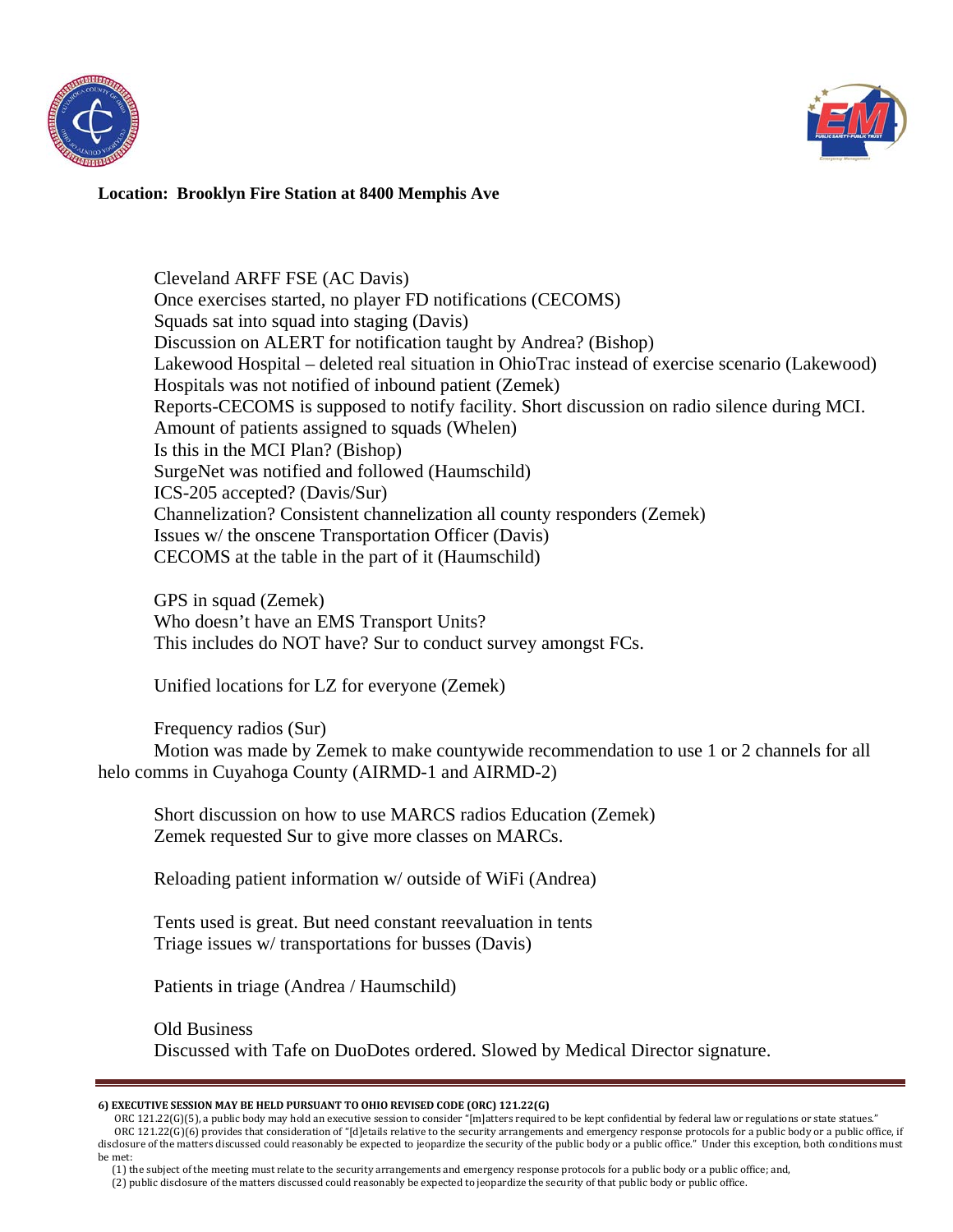



Will be signed by SE Chagrin HAZMAT Team Medical Director Discussion in future about the State Medical Director for signatures

Ask for disposal for DuoDotes in replacement to County What has Cleveland done w/ expired medication? Willson will find out more info.

Command boards (Zemek) Monies from command boards are now reallocated for scanners for region.

Short discussion on the county's need for SMART Command Boards (Zemek)

**TEMS** 3 quotes to county for TEMS? (Whelen) Tafe – letters were going out by the end of November? Whelen to call Tafe

SEB and WEB moving to MetroHealth for medical direction. Protocols are written and training starting. Establish a non-transporting EMS Agency (No transport) Can county can setup special unit EMS Agency within the county COGs sign MOUs with agency Only for specialty groups? MetroHealth going to do this? Make it work? Discussion w/ Collins and Hawthorne Discussion on scene for level of care Discussion of kits \*\*\*\*\*\*\*\*\*\*Next UAWG for OEM Admin for judgement by medical control \*\*\*\*\*\*\*\*\*\*Why not one protocol?

Short discussion on countywide credentialing (Sur) \*Last, \*first, \*dept (FDID), \*Title w/ #, \*Exp, \*Picture, \*HAZMAT, or pertinent ICS-100, 200, 700, 800, \*300, \*400, \*CGSF \* DL and/or CDL Endorsements QR Code Renewal \*Color for levels (for belonging) \*Green for CERT/Volunteer \*Portrait \*Pics from the DLs Recommendations to be forwarded on to Belardo for evaluation and inclusion.

#### **6) EXECUTIVE SESSION MAY BE HELD PURSUANT TO OHIO REVISED CODE (ORC) 121.22(G)**

 ORC 121.22(G)(5), a public body may hold an executive session to consider "[m]atters required to be kept confidential by federal law or regulations or state statues." ORC 121.22(G)(6) provides that consideration of "[d]etails relative to the security arrangements and emergency response protocols for a public body or a public office, if disclosure of the matters discussed could reasonably be expected to jeopardize the security of the public body or a public office." Under this exception, both conditions must be met:

 (1) the subject of the meeting must relate to the security arrangements and emergency response protocols for a public body or a public office; and, (2) public disclosure of the matters discussed could reasonably be expected to jeopardize the security of that public body or public office.